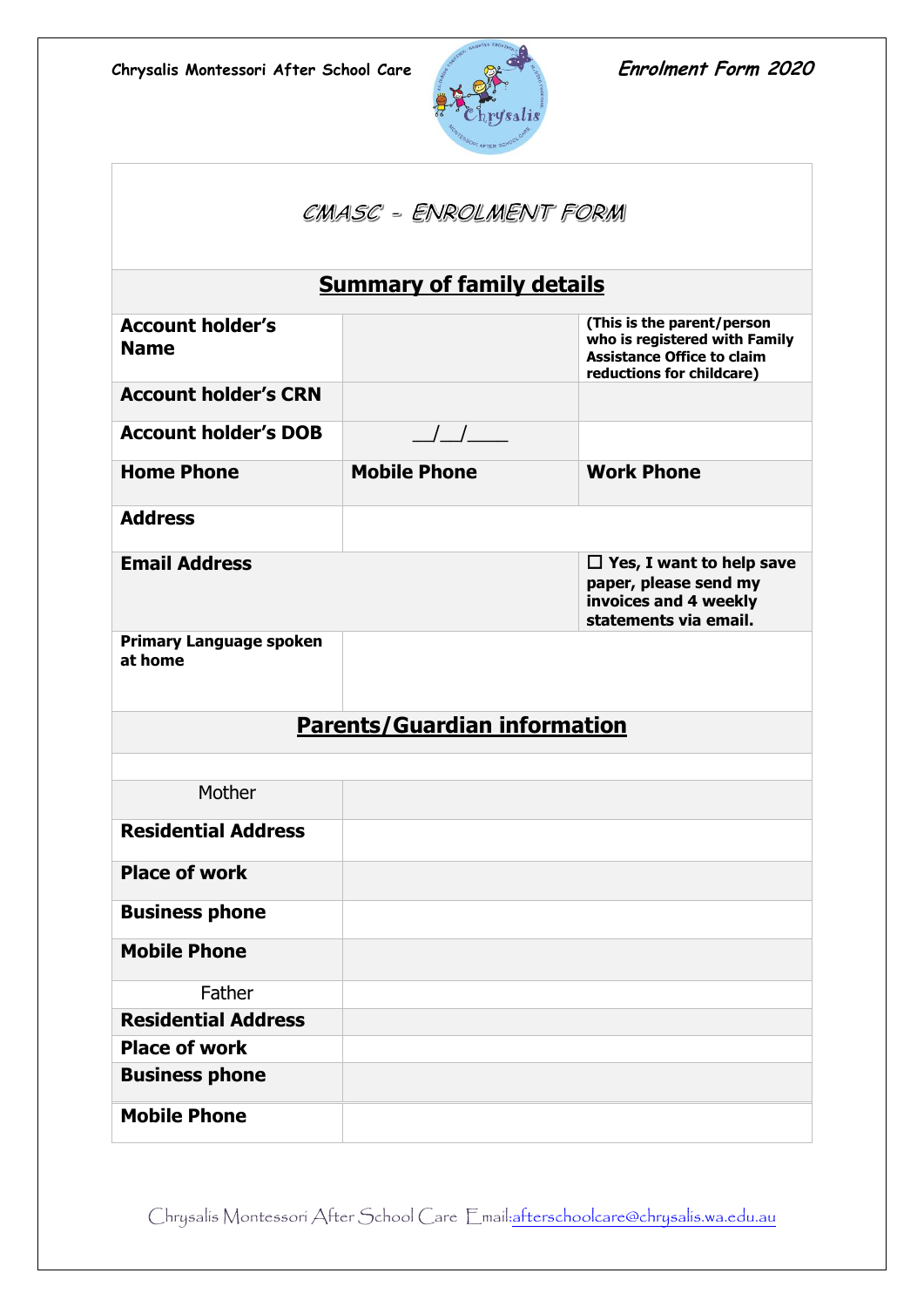

| <b>Child/ren's details</b>                                                                                                                                   |               |          |                    |
|--------------------------------------------------------------------------------------------------------------------------------------------------------------|---------------|----------|--------------------|
|                                                                                                                                                              | Child 1       | Child 2  | Child <sub>3</sub> |
| <b>Surname</b>                                                                                                                                               |               |          |                    |
| <b>First name</b>                                                                                                                                            |               |          |                    |
| <b>Child's CRN</b>                                                                                                                                           |               |          |                    |
| <b>Residential address</b><br>if different from<br>parent/guardian.                                                                                          |               |          |                    |
| <b>Date of Birth</b>                                                                                                                                         | $\frac{1}{2}$ | ________ | $\frac{1}{2}$      |
| <b>Gender</b>                                                                                                                                                | F<br>M        | F<br>М   | F<br>М             |
| Has your child been<br>fully immunised?<br>(We need copies for our<br>records please)                                                                        |               |          |                    |
| <b>Details of any</b><br>allergies                                                                                                                           |               |          |                    |
| <b>Other medical</b><br>history<br>we should be aware,<br>such as diagnosed<br>disorders: epilepsy,<br><b>ADHD</b>                                           |               |          |                    |
| Is there a protection<br>order or parenting<br>arrangement for your<br>child's safety?<br>If so, please provide a<br>copy or details to director<br>of CMASC |               |          |                    |
| <b>Special</b><br>requirements,<br>including e.g. cultural or<br>religious requirements,<br>disability or other<br>additional needs                          |               |          |                    |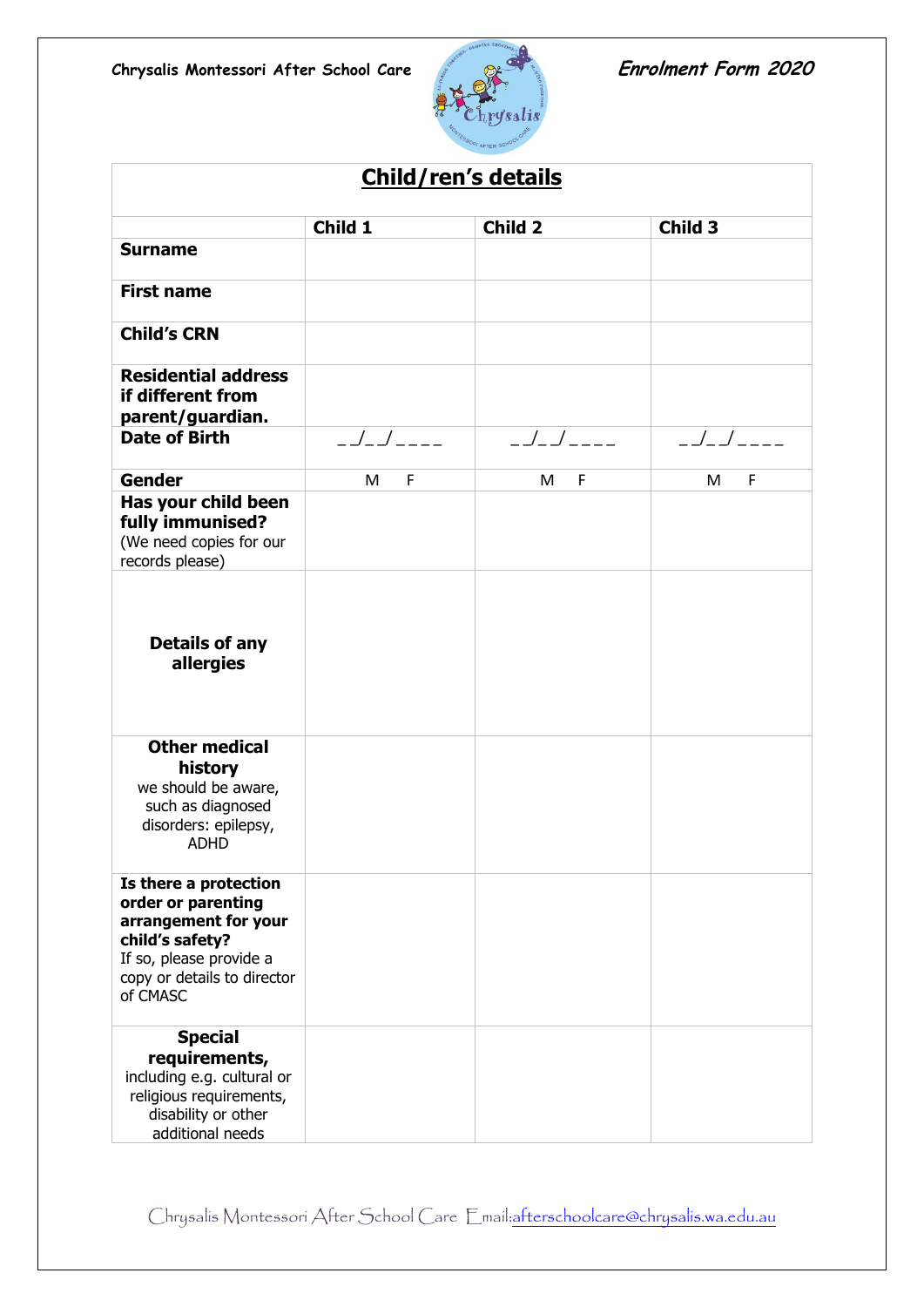$\overline{\phantom{a}}$ 



┑

| <b>Medical Emergency</b> |         |  |
|--------------------------|---------|--|
| <b>Family Doctor</b>     |         |  |
| <b>Address</b>           |         |  |
| Telephone                |         |  |
| Medicare number          |         |  |
| Private Health<br>Cover  | Yes/ No |  |
| <b>Ambulance Cover</b>   | Yes/ No |  |

| <b>Other Emergency Contacts</b>                                                 |                  |           |                  |    |                  |           |
|---------------------------------------------------------------------------------|------------------|-----------|------------------|----|------------------|-----------|
|                                                                                 | <b>Contact 1</b> |           | <b>Contact 2</b> |    | <b>Contact 3</b> |           |
| <b>Name</b>                                                                     |                  |           |                  |    |                  |           |
| <b>Address</b>                                                                  |                  |           |                  |    |                  |           |
| <b>Relationship to child</b>                                                    |                  |           |                  |    |                  |           |
| <b>Contact phone</b><br>number                                                  |                  |           |                  |    |                  |           |
| <b>Consent given to</b><br>collect child from<br>service on parent's<br>behalf. | Yes              | <b>No</b> | Yes              | No | Yes              | <b>No</b> |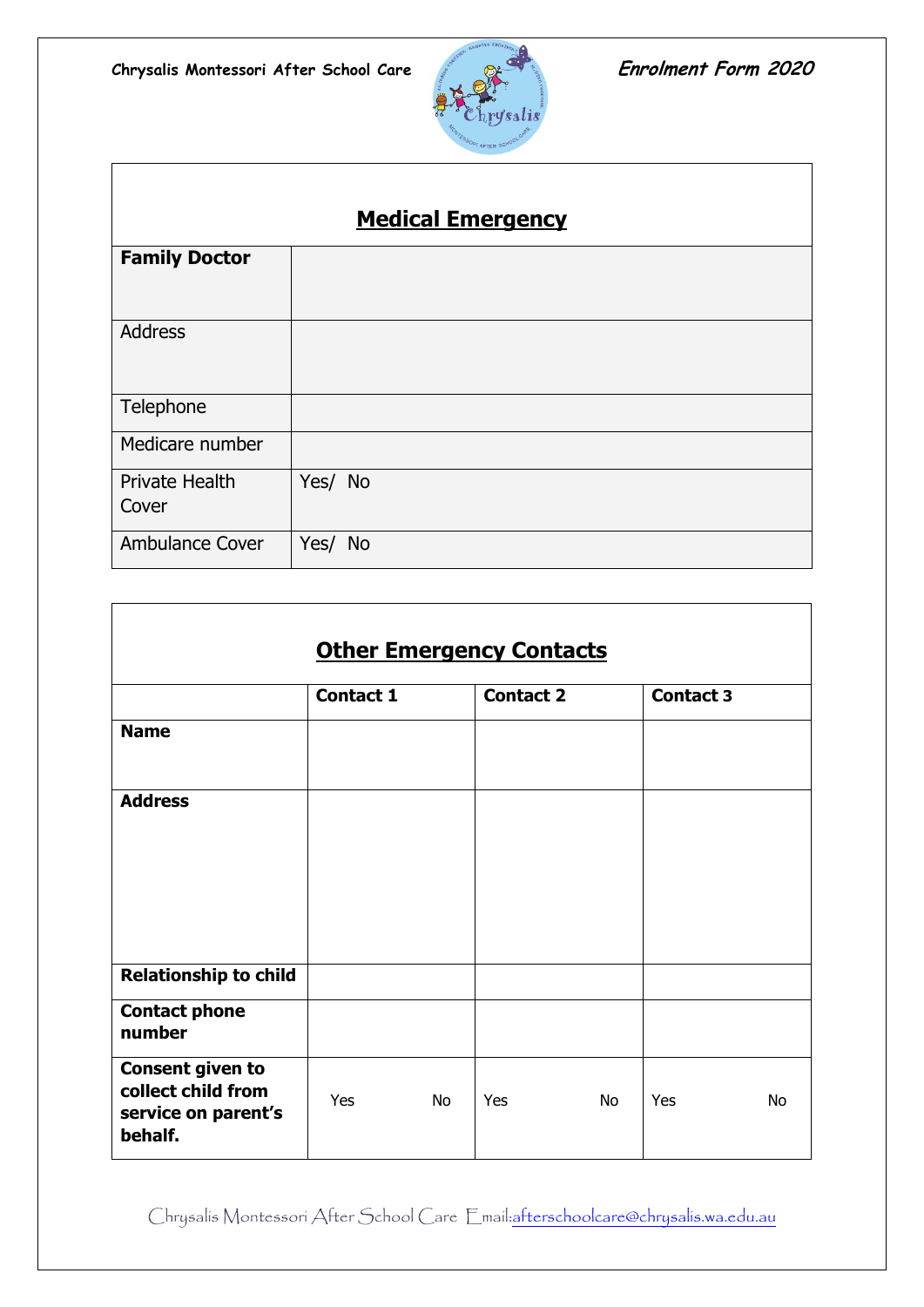

# **Parental Consent**

(please read all points before initialling)

| I give consent for my child/children to:                                                                                                                                                                       |     |     |                |
|----------------------------------------------------------------------------------------------------------------------------------------------------------------------------------------------------------------|-----|-----|----------------|
| *be signed in into the Chrysalis Montessori<br>After School Care by a staff member on my<br>behalf.                                                                                                            | Yes | No. | Please initial |
| *be given paracetamol from staff for temporary<br>relief of minor pain.<br>(Staff will attempt to contact a parent for approval<br>over the phone, on the day of your child's discomfort)                      | Yes | No  | Please initial |
| *have medical or hospital treatment as my<br>child may require and I agree to meet any<br>expenses as a result of such treatment.                                                                              | Yes | No  | Please initial |
| *travel by ambulance in the case of an<br>emergency and I agree to meet any expenses<br>as a result of such an emergency.                                                                                      | Yes | No. | Please initial |
| *participate in activities offered in CMASC,<br>requesting in writing prior to the event should I<br>not wish my child to participate a specific<br>activity.                                                  | Yes | No  | Please initial |
| *participate in local excursions organised by<br>the centre. E.g. walk to the local park.                                                                                                                      | Yes | No  | Please initial |
| * be escorted to and from sport's training<br>sessions or activities outside the service as<br>directed in writing by parent's prior to the<br>activity.                                                       | Yes | No  | Please initial |
| *be given medication as directed in writing. I<br>understand that I must give details of the time<br>of the last dose given to my child and the<br>amount and time of dosage to be given by staff<br>at CMASC. | Yes | No  | Please initial |
| *be photographed and filmed for the purpose<br>of keeping a visual record of activities and<br>excursions conducted by the centre and for<br>display within the centre only.                                   | Yes | No  | Please initial |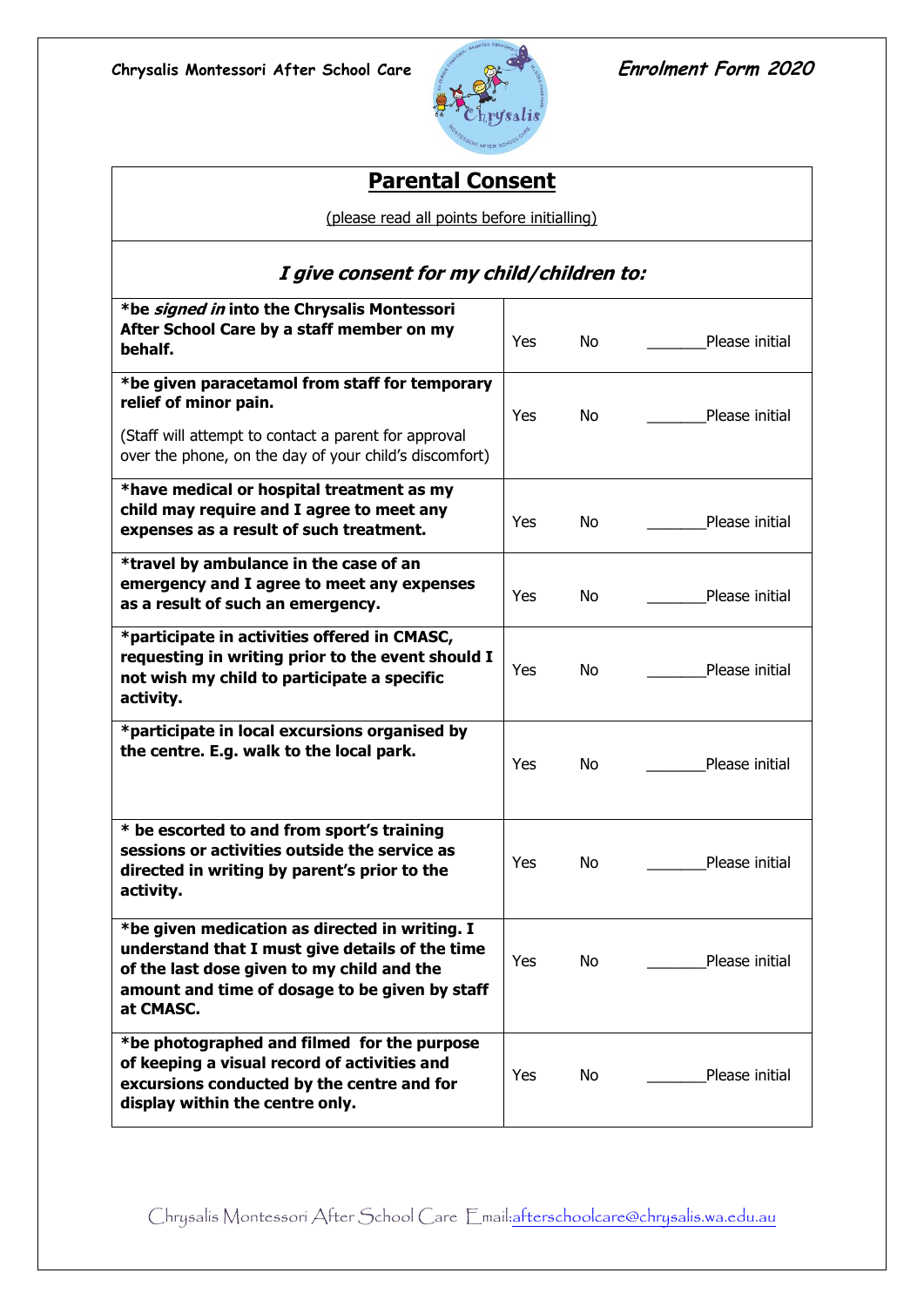

**After instructing the service to make a permanent booking for your child/children, you will be charged the full scheduled fee for each booking even in the event of your child is not attending the service for the booked session. Please refer to the fees schedule which is also on the noticeboard at CMASC, before filling out the table of attendance below.**

Please tick below, the days your child/children will be attending CMASC each week and

the commencement date is \_\_\_\_\_\_\_\_\_\_\_\_\_

## **After School Care 3.00-6.00 pm**

| Name | <b>Monday</b> | <b>Tuesday</b> | Wednesday | Thursday | Friday |
|------|---------------|----------------|-----------|----------|--------|
|      |               |                |           |          |        |
|      |               |                |           |          |        |
|      |               |                |           |          |        |
|      |               |                |           |          |        |
|      |               |                |           |          |        |

#### **BSC/Early Risers 7.30-8.30 am**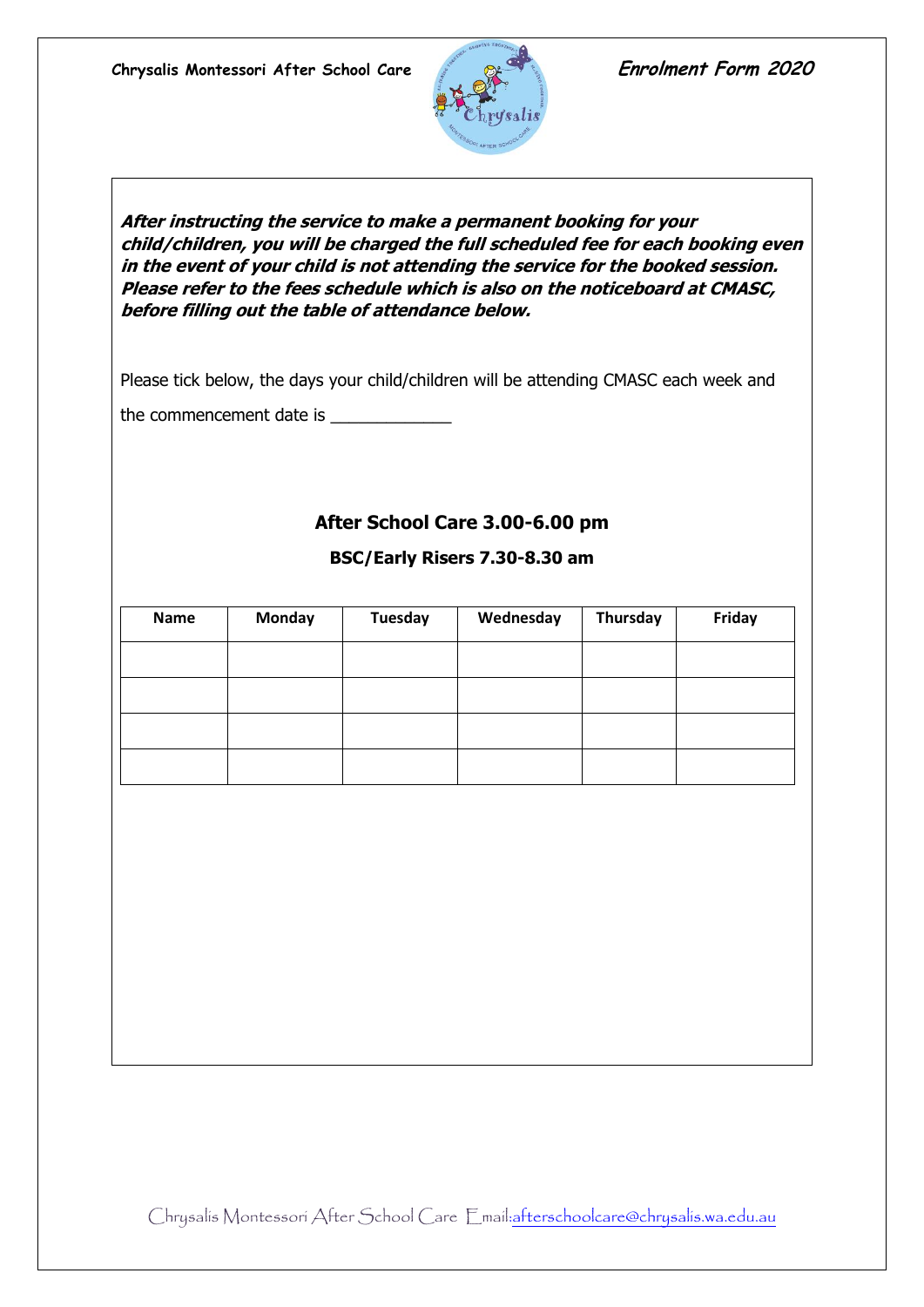

## **Service Agreement**





### **Please be sure to read the enrolment form before filling it in.**

Whilst the service strives to be inclusive, it is also expected that children behave in such a way that any one child does not exhaust staff resources and that safety of and respect for all persons, both working at and enrolled in, is maintained. Any child who continuously absconds from the service, uses inappropriate language/gestures or is violent towards others will be dealt with according to the Chrysalis Montessori After School Care Child Safe environment Policy which is available for parents at the service.

**After reading and completing the Enrolment form, please attach a copy of your child/children's immunisation records, sign and date the form and return it to CMASC.** (We do not have access to School records due to confidentiality regulations and require this information to be on our records)

#### **Parents Statement**

I have read and understood the information in this enrolment form and information given by me is true and correct.

| Signed | Sianed |
|--------|--------|
|        |        |

Date \_\_\_\_\_\_\_\_\_\_\_\_\_\_\_\_\_\_\_\_\_ Date \_\_\_\_\_\_\_\_\_\_\_\_\_\_\_\_\_\_\_

| -<br>Signed |  |
|-------------|--|
|-------------|--|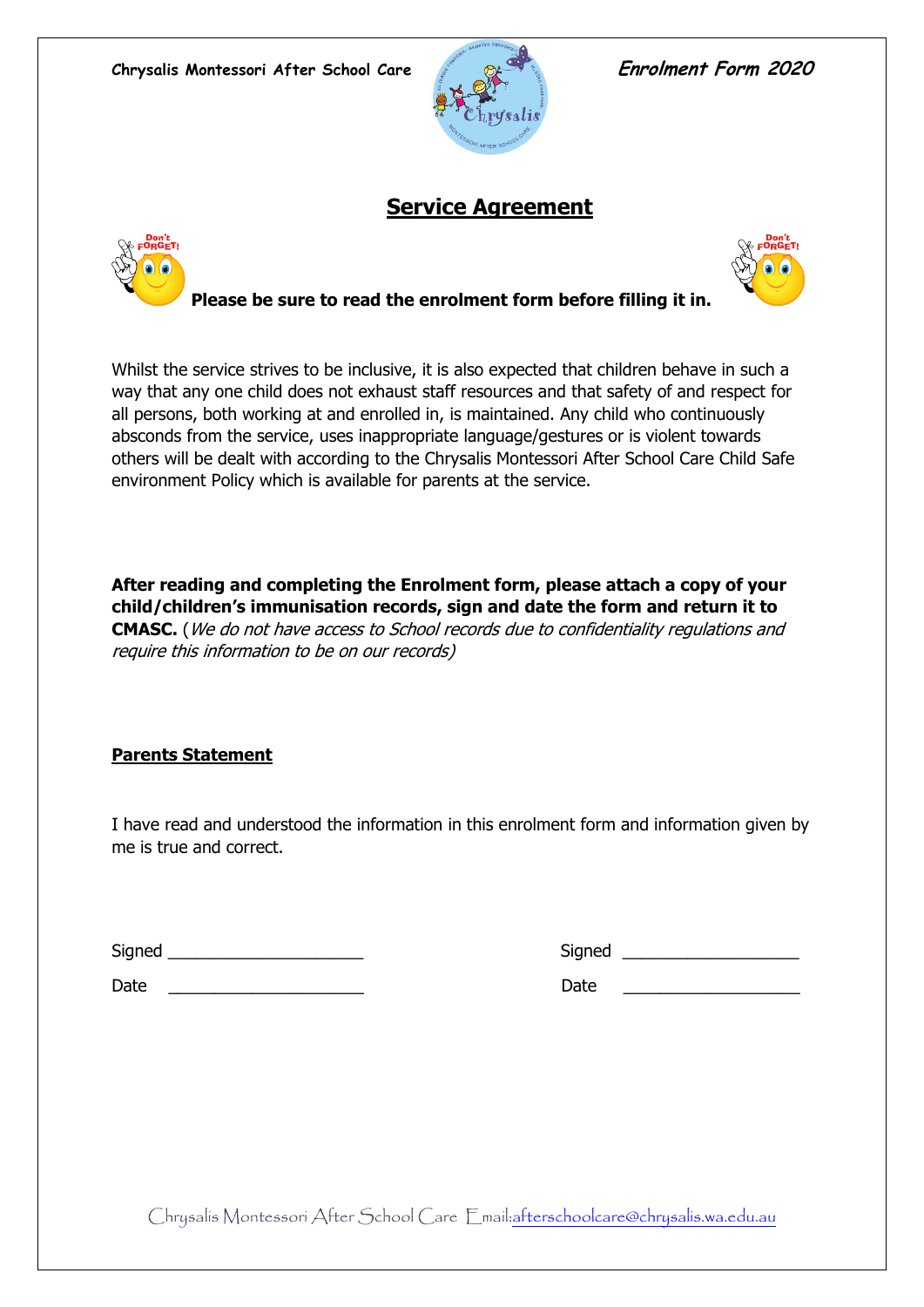

| <b>Service Charges per Day</b>                                |                                                                |                        |  |
|---------------------------------------------------------------|----------------------------------------------------------------|------------------------|--|
|                                                               |                                                                |                        |  |
|                                                               | <b>Permanent Bookings</b><br>\$12.00                           | <b>Casual Bookings</b> |  |
| <b>BSC/Early Risers</b>                                       |                                                                | \$12.00                |  |
| <b>After School Care</b>                                      | \$36.00                                                        | \$39.00                |  |
| "3:50" Pick-Up                                                | \$12.00                                                        | \$12.00                |  |
| Holiday Club<br>(Only in July)                                | \$78.00 (daily)                                                | \$78.00 (daily)        |  |
| Yearly renewal fee/<br>new family fee<br>(Administration fee) | \$10 per family                                                |                        |  |
| Fee payment<br>reminder call                                  | \$10 per call made to chase up overdue accounts                |                        |  |
| Non notification of<br>absence                                | \$3.00 Per Phone call made to confirm booked child's<br>safety |                        |  |
| <b>Late collection of</b><br>children                         | see below under late collection of children                    |                        |  |

Information current from Term 1, 2019

# **Payment of Fees**

- Charges at the **full rate will apply to both casual and permanent bookings if your child is absent for any reason on booked days.**
- **Casual bookings** made on a daily basis, should be **pre booked and paid prior to or on the day your child is using the service**. Casual bookings which are not cancelled **at least 24 hours prior to the booked session** will be charged.
- To keep children safe the Director must be notified of all absences. Charges for phone calls will apply when we are not notified.
- Payments can be made by cheque or Direct Deposit into our account: **ANZ Account 214820215 BSB 016355** Please note that we **do not** provide EFTPOS. Payments are deducted before new invoices are sent out to parents. Cheques should be made payable to Chrysalis Montessori After School Care (CMASC).